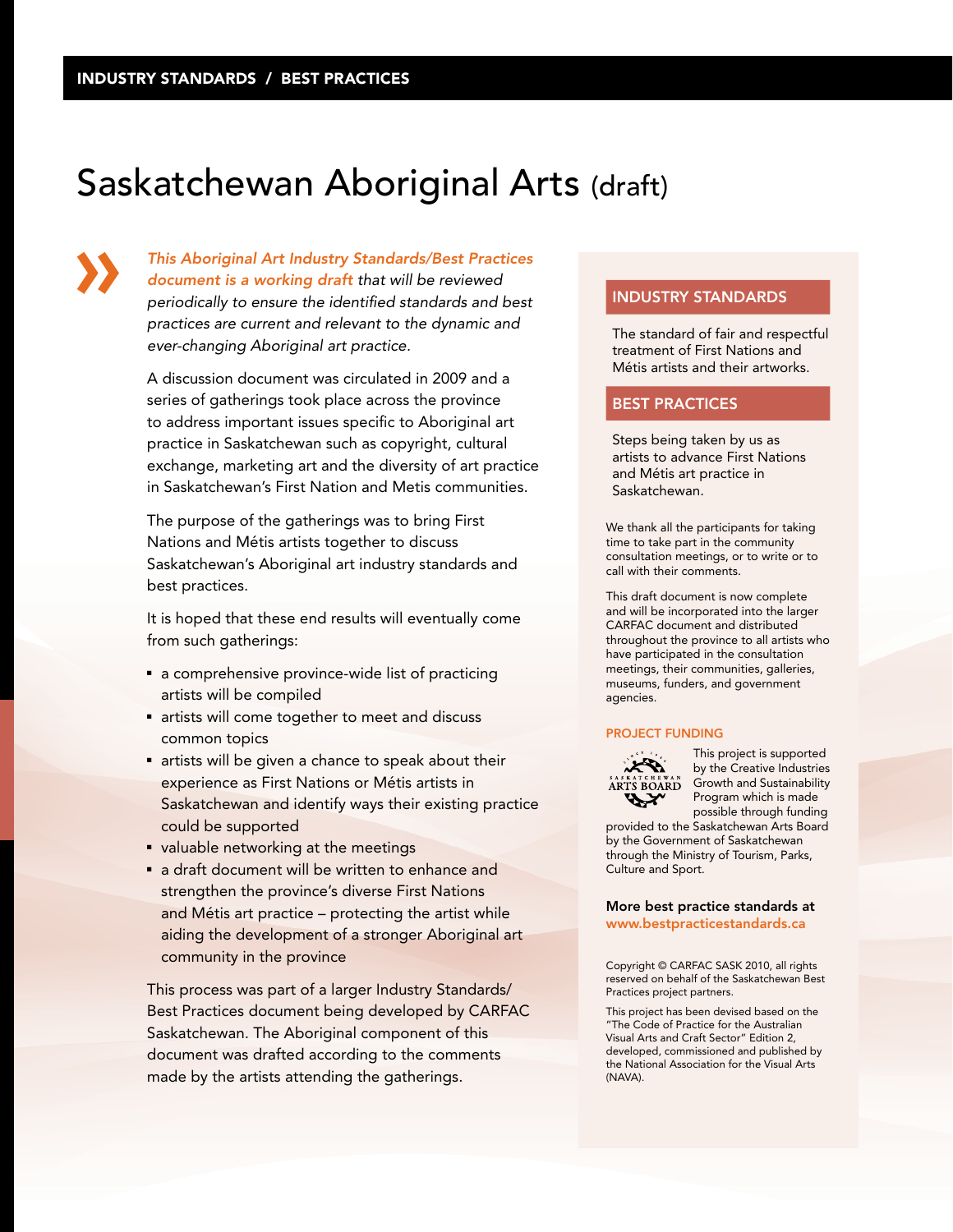## INDUSTRY STANDARDS

*The standard of fair and respectful treatment of First Nations and Métis artists and their artworks.*

# 1 *RESPECTFUL CULTURAL EXCHANGE:* DIVERSITY

There are nine (9) distinctly different Aboriginal cultural groups in the province of Saskatchewan including néhiyawak (Plains Cree), néhinawak (Swampy Cree), nihithawak (Woodland Cree), Nakawē (Saulteaux / Plains Ojibway), Nakota, Lakota, Dakota, and Métis. While there are similarities in beliefs, there are regional and geographic differences among nations, communities, languages, traditions and protocols.

- 1.1 In order to ensure fair and respectful treatment of diverse nations, it is recommended for organizations/ individuals to research cultural backgrounds of Aboriginal artists.
- 1.2 Aboriginal cultures are dynamic and this is reflected in their arts through the incorporation of both old and new materials, techniques, concepts, and design.
- 1.3 Educate one's self on the various Aboriginal art practices to determine how to find artists with appropriate skills and knowledge within their specialized genre in order to successfully work in partnership on projects related to Aboriginal arts.
- 1.4 Tourist shops, commercial galleries and contemporary public galleries each offer distinct types of Aboriginal art. The public should become mindful of the present and past stereotyping of Aboriginal art.

# 2 *RESPECTFUL CULTURAL EXCHANGE:* PROTOCOL

- 2.1 Aboriginal art is created in both sacred and secular contexts. Seek advice from knowledgeable Elders if the work being used contains content of a sacred nature.
- 2.2 Inquire directly with the artist and/or community members about the subject matter and cultural content of historical or contemporary artwork.

# 3 *FAIR AND EQUITABLE TREATMENT:* COPYRIGHT

- 3.1 Copyright of individual artworks is held by the artist as per the Canadian Copyright Act. Artists should be consulted for approval before their work is used.
- 3.2 Copyright of traditional indigenous knowledge is collectively owned and its use requires advice and permission from knowledgeable Elders. The process of seeking permission for use of collectively owned artwork can be extensive and may involve many community members.

Traditional indigenous knowledge may include art images, songs, symbols, crests, performance, proverbs, stories, folklore, community laws, practices, rituals, technical processes, science and inventions.

3.3 Public recognition and formal credit must be given where artistic Indigenous knowledge being used is connected to Aboriginal communities, families and culture groups.

- 3.4 Measures have been implemented by the Canadian government to protect objects that are meaningful to Canada's heritage based on the UNESCO 1970 *Convention on the Means of Prohibiting and Preventing the Illicit Import, Export and Transfer of Ownership of Cultural Property*. As such, Aboriginal artwork and cultural objects of "outstanding significance and national importance" are protected under the Canadian *Cultural Property Export and Import Act*.
- 3.5 The intentional use of Aboriginal cultural materials and artworks without permission from the artist or appropriate Aboriginal representatives is considered copyright infringement.
- 3.6 Cultural appropriation of Aboriginal arts through the massproducing commercial industry is an exploitation of Aboriginal art and artists for mass profit and such products are considered fraudulent imitations. Direct purchase from Aboriginal artists and Aboriginal organizations, or their designated representatives, is strongly encouraged to contribute to Aboriginal economic development.

# 4 *FAIR AND EQUITABLE TREATMENT:* AUTHORIZATION AND **COMPENSATION**

4.1 When using Aboriginal artworks and/or cultural materials contact the appropriate artists and/or communities to negotiate terms for fair compensation. If used in the educational context fill out appropriate copyright forms such as Cancopy.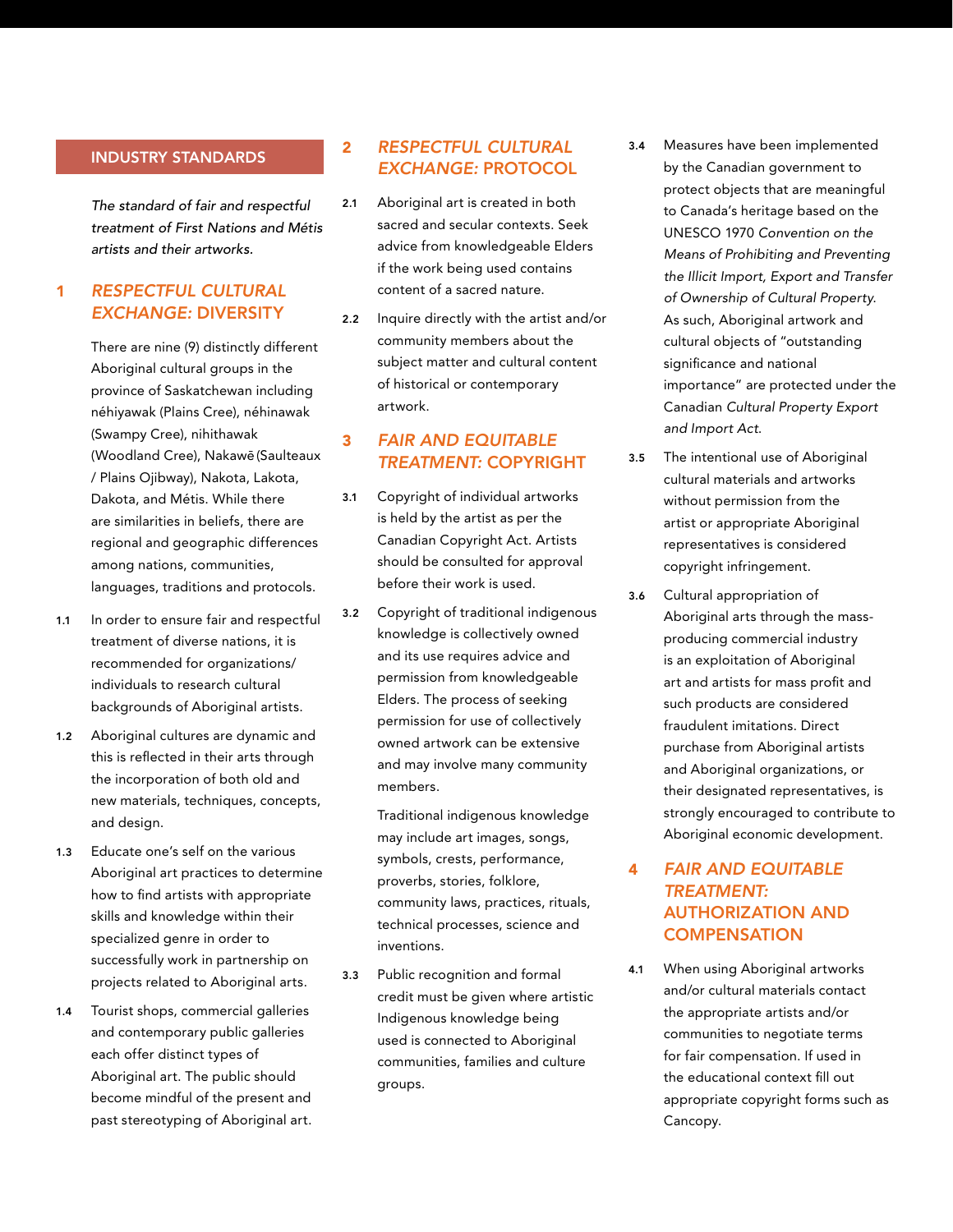- 4.2 When hiring Aboriginal artists for services, lectures, exhibitions, etc. it is recommended that the CARFAC minimum fee schedule be used as a starting point for negotiations.
- 4.3 In order to ensure full knowledge and understanding of the negotiations by all parties involved, a translator should be engaged when necessary.
- 4.4 When necessary alternative methods to record the negotiations may be required such as audio recording and videotaping.
- 4.5 Aboriginal artists should not be exploited with unfair purchase pricing. Fair market value should be given when purchasing Aboriginal arts.

## BEST PRACTICES

*Steps being taken by us as artists to advance First Nations and Métis art practice in Saskatchewan.*

## 5 *ADVANCING ABORIGINAL ARTS:* SUPPORT FOR ARTISTS AND ARTS

- 5.1 Artist and gallery should negotiate and agree to timelines for exhibitions,
- 5.2 Funding agencies and governments need to continue to support new initiatives that will promote Aboriginal art as a major force in Saskatchewan.
- 5.3 Funding agencies and governments are needed to support the writing about Aboriginal art by Aboriginal scholars and artists.
- 5.4 Funding agencies and governments are needed to support development and delivery of Aboriginal art history conferences and Aboriginal art symposiums.
- 5.5 Support for capacity building of Aboriginal art initiatives needs to be increased.
- 5.6 In all of the above listed items of support, employment equity of Aboriginal people is strongly recommended. Aboriginal artists, scholars, curators and administrators are to be considered the experts of their art and culture.

# 6 *ADVANCING ABORIGINAL ARTS:* COLLABORATION AND NETWORKING

6.1 Opportunities for collaboration need to be developed to create a comprehensive database of practicing Aboriginal artists in Saskatchewan.

- 6.2 Funding options are needed for the development of a feasibility study for studios and gallery community spaces for Aboriginal art in Saskatchewan.
- 6.3 Aboriginal art collectives are a valuable source for reaching the larger population of Aboriginal artists.
- 6.4 Collaborative opportunities need to be sought out to present Aboriginal artworks to a broader audience.
- 6.5 Funding sources are needed to develop a website on Saskatchewan Aboriginal art, to increase networking and provide accessibility to artists and related resources.
- 6.6 Teaching and curriculum development in art education, art history and Aboriginal art should always be contracted to an Aboriginal expert with the goal of creating permanent full-time positions.

## 7 *EDUCATION:* TRAINING

- 7.1 Opportunities need to be developed for continued art training through classes and workshops including research and development of Aboriginal perspectives on art and art practice, and the marketing of art.
- 7.2 A funding program for Aboriginal mentorship and apprenticeship within the art community needs to be developed.
- 7.3 Opportunities for stronger collaboration with school boards need to be developed to link established Aboriginal artists with youth and emerging artists.
- 7.4 More educational curriculum needs to be developed to bring awareness of the diversity of Aboriginal arts and art practice in Saskatchewan.